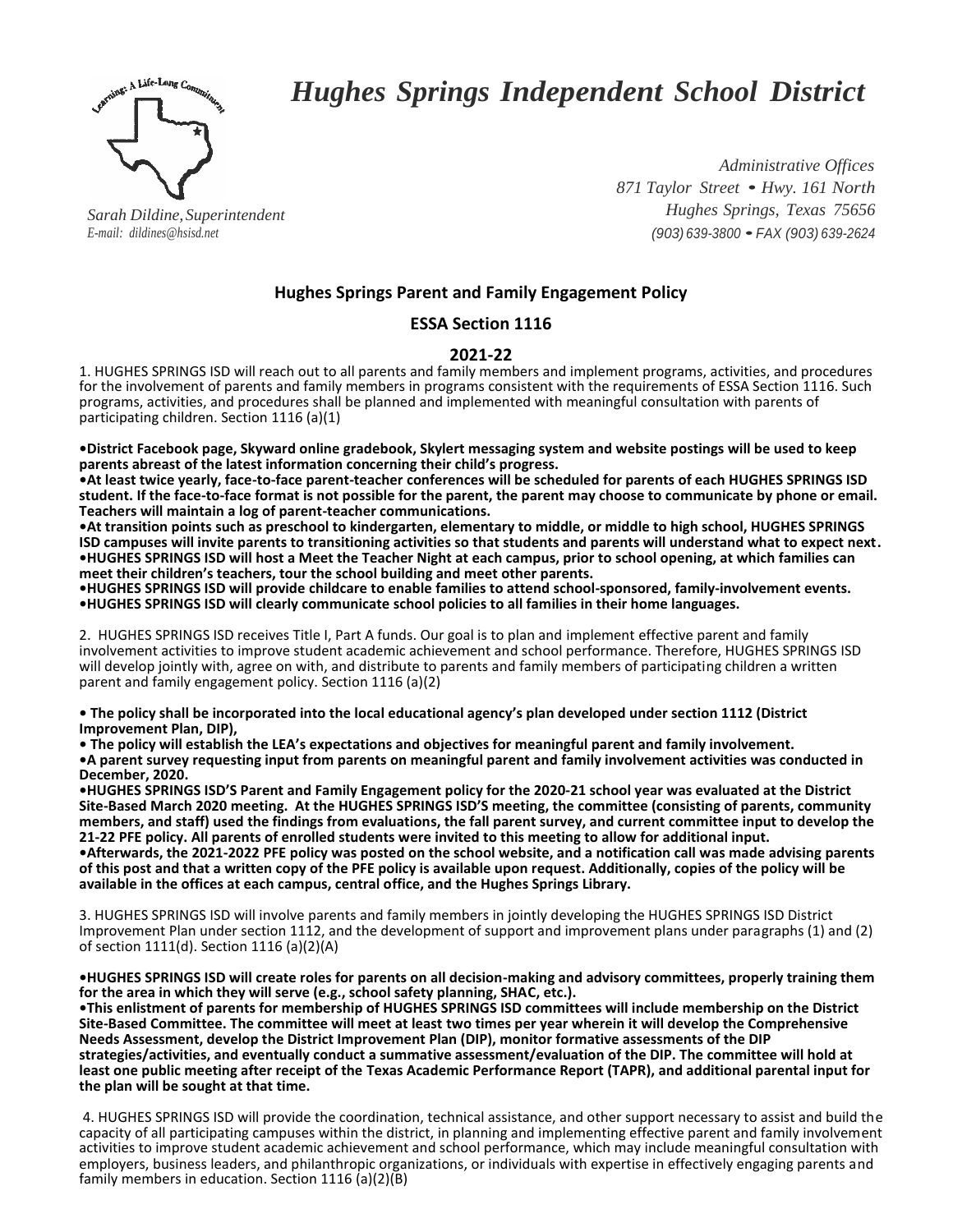**•HUGHES SPRINGS ISD will maintain district-business partnerships to provide student mentoring, internships and onsite, experiential learning opportunities.**

**•HUGHES SPRINGS ISD will provide a directory of community resources and activities that link to student learning skills and talents, including summer programs for students.**

**•HUGHES SPRINGS ISD will connect students and families to service-learning projects in the community.** 

5. HUGHES SPRINGS ISD will coordinate and integrate parent and family engagement strategies under Title I, Part A, to the extent feasible and appropriate, with other relevant Federal, State, and local laws and programs, including public preschool programs, and conduct other activities, such as parent resource centers, that encourage and support parents in more fully participating in the education of their children; Section 1116 (a)(2)(C) and Section 1116 (e)(4)

**•Through district-community partnerships, HUGHES SPRINGS ISD will facilitate families' access to community-based programs (e.g., health care and human services) to ensure that families have resources to be involved in their children's education.**

**•HUGHES SPRINGS ISD will invite community partners to share resources at student/parent events. •When possible, parent involvement meetings will be coordinated among booster clubs, special education, ESSA, migrant, ELL, etc.**

6. HUGHES SPRINGS ISD will conduct, with the meaningful involvement of parents and family members, an annual evaluation of the content and effectiveness of the parent and family engagement policy in improving the academic quality of all schools served under this part, including identifying— Section 1116 (a)(2)(D)

**• barriers to greater participation by parents in activities authorized by this section (with particular attention to parents who are economically disadvantaged, are disabled, have limited English proficiency, have limited literacy, or are of any racial or ethnic minority background);** 

**• the needs of parents and family members to assist with the learning of their children, including engaging with school personnel and teachers; and** 

**• strategies to support successful school and family interactions; Describe when the DIP is typically updated and the role of the parents in this process.** 

**HUGHES SPRINGS ISD'S Parent and Family Engagement policy for the 2021-2022 school year shall be evaluated at the District Site-Based July 2022 meeting. All parents of enrolled students will be invited to this meeting to provide input. Barriers to greater participation by parents in activities (as indicated above), needs of parents to assist with the learning of their children, and strategies to support successful school/family interactions will be discussed. Afterwards, a summary of the 2021-2022 PFE policy evaluation findings will be posted on the school website, and a notification call will be made advising parents of this posting.**

7. HUGHES SPRINGS ISD will use the findings of such evaluation to design evidence-based strategies for more effective parental involvement, and to revise, if necessary, the parent and family engagement policies; and Section 1116 (a)(2)(E)

#### **Evidence-based strategies, suggested by parents and other committee members, from the evaluation of the HUGHES SPRINGS ISD PFE 2020-21 policy will be used to update and develop the 2021-2022 PFE policy and parent and family engagement program**.

8. HUGHES SPRINGS ISD will involve parents in the activities of the campuses served under this part, which may include establishing a parent advisory board comprised of a sufficient number and representative group of parents or family members served by the local educational agency to adequately represent the needs of the population for the purposes of developing, revising, and reviewing the parent and family engagement policy and provide such other reasonable support for parental involvement activities under this section as parents may request. Section 1116 (a)(2)(F) and Section 1116 (e)(14)

**•HUGHES SPRINGS ISD has a PTO, Band Booster Club, Athletic Booster Club, Ag Booster Club, and various other parent-led organizations. Title I, Part A information is disseminated at the campuses through their Annual Title I meetings. To solicit parent participation at the Annual Title I Meeting, publicity concerning the annual meetings is distributed to all parent-led organizations. Parent invitations for the annual Title I meetings will also be sent directly to parents.**

**HUGHES SPRINGS ISD will conduct a survey of parents to identify volunteer interests, talents and availability, matching these resources to school programs and staff-support needs.** 

**•HUGHES SPRINGS ISD shall provide other reasonable support for parental involvement activities. Parents can make such requests by contacting the superintendent's office by email, in person, or by phone. Support can be transportation, translation services, physical access, printed materials, etc.**

9. To ensure effective involvement of parents and to support a partnership among the campus involved, parents, and the community to improve student academic achievement, HUGHES SPRINGS ISD shall: Section 1116 (e)

(i) provide assistance to parents of children served by the local educational agency, as appropriate, in understanding such topics as the challenging State academic standards, State and local academic assessments, the requirements of the parent and family engagement program, and how to monitor a child's progress and work with educators to improve the achievement of their children; Section 1116 (e)(1)

**•HUGHES SPRINGS ISD will offer workshops to inform families of the State academic standards children are expected to meet in each grade level. These workshops will include how the campuses use progress monitoring and benchmarking to prepare individualized, targeted instruction to assist students in meeting these challenging standards. •Parents will be advised how to monitor their child's progress through weekly grades, progress reports, and nine-week's grades.** 

**•Parents will be asked to provide suggestions for educators in how educators might improve instruction to raise**